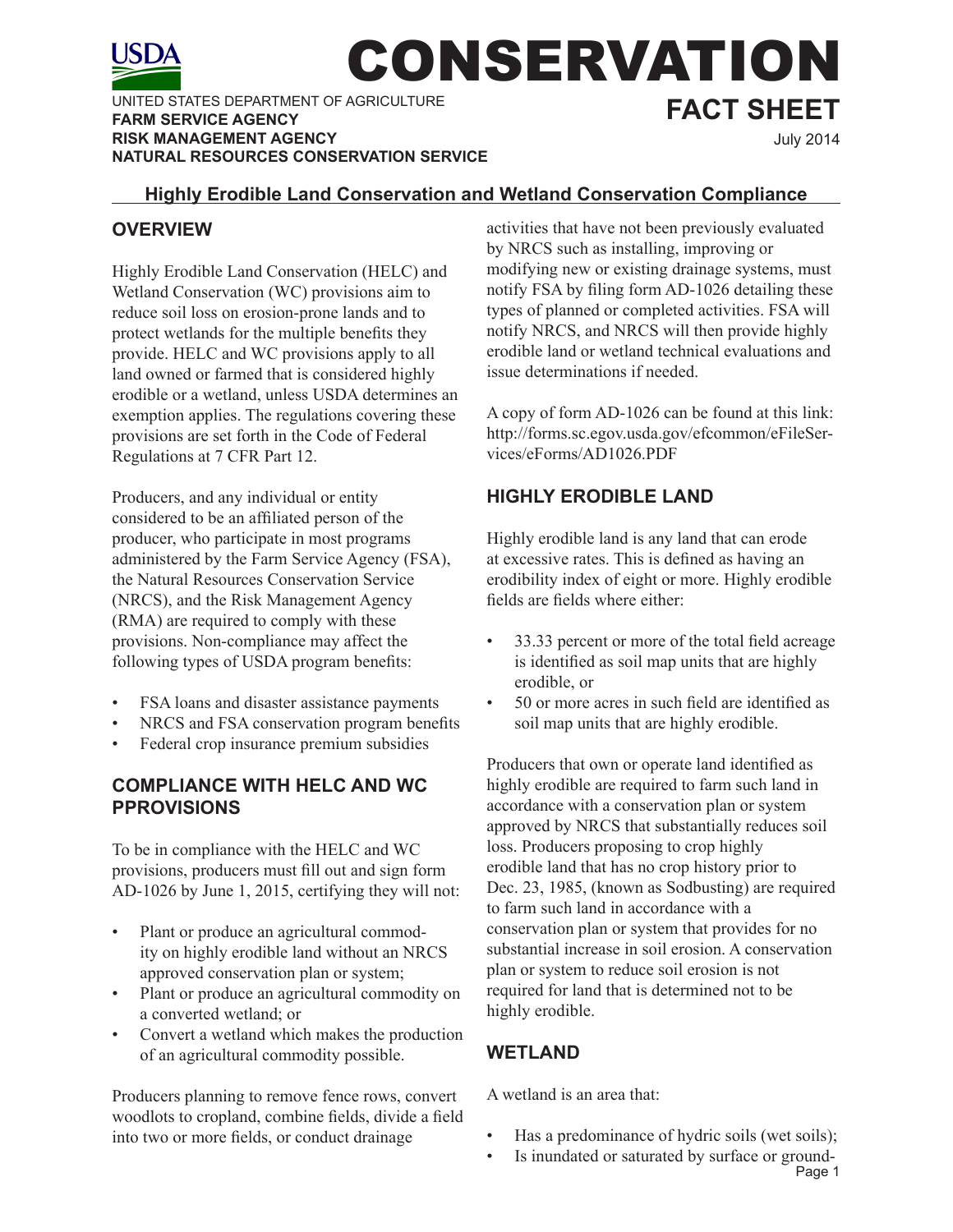water (hydrology) at a frequency and duration sufficient to support a prevalence of hydrophytic (water tolerant) vegetation typically adapted for life in saturated soil conditions; and

Under normal circumstances supports a prevalence of such vegetation except that this term does not include lands in Alaska identified as having a high potential for agricultural development and a predominance of permafrost soils.

# **AGRICULTURAL COMMODITY**

An agricultural commodity is any crop planted and produced by annual tilling of the soil, including one-trip planters or sugarcane.

#### **NRCS AND FSA ROLES IN MAKING DETERMINATIONS**

When making HELC and WC compliance determinations:

- NRCS makes technical determinations that include:
	- o For HELC compliance
		- 1. Whether land is considered highly erodible;
		- 2. Establishing conservation plans and systems; and
		- 3. Whether highly erodible land is being farmed in accordance with a conservation plan or system approved by NRCS.
	- o For WC compliance:
		- 1. Whether land is a wetland and if certain technical exemptions apply, such as prior converted; and
		- 2. Whether a wetland conversion has occurred.
- FSA makes eligibility determinations, such as who is ineligible based upon NRCS technical determinations of HELC or WC non-compliance. FSA also acts on requests for the application of certain eligibility exemptions, such as the good faith relief exemption.

# **HIGHLY ERODIBLE LAND AND WETLAND IDENTIFICATION**

FSA maintains the official USDA records of highly erodible land and wetland determinations. The determinations are recorded both within the geographic information system and the automated farm and tract records maintained by FSA; however, it is important to know that determinations may not include all of the producer's land. Producers may obtain aerial imagery of their farms and a printout of their farm and tract records from the FSA office administering their farm. If a producer is uncertain of the highly erodible land and wetland determinations applicable to their land, the producer should contact the appropriate USDA Service Center for assistance. The following link will help in locating local USDA Service Centers: http://offices.sc.egov. usda.gov/locator/app.

#### **HELC AND WC NON-COMPLIANCE – FSA AND NRCS PROGRAMS**

Producers who are not in compliance with HELC and WC provisions are not eligible to receive benefits for most programs administered by FSA and NRCS. If a producer received program benefits and is later found to be non-compliant, the producer may be required to refund all benefits received and/or may be assessed a penalty.

In particular, unless specific exemptions apply, a producer participating in FSA and NRCS programs must be in compliance with an NRCS approved conservation plan or system for all highly erodible land; not have planted or produced an agricultural commodity on a wetland converted after Dec. 23, 1985; and after Nov. 28, 1990, must not have converted a wetland making the production of an agricultural commodity possible on such converted wetland.

A producer who violates HELC or WC provisions is ineligible for applicable FSA and NRCS benefits for the year(s) in violation. A planting violation, whether on highly erodible land or a converted wetland, results in ineligibility for benefits for the year(s) when the planting occurred. A wetland conversion violation results in ineligibility